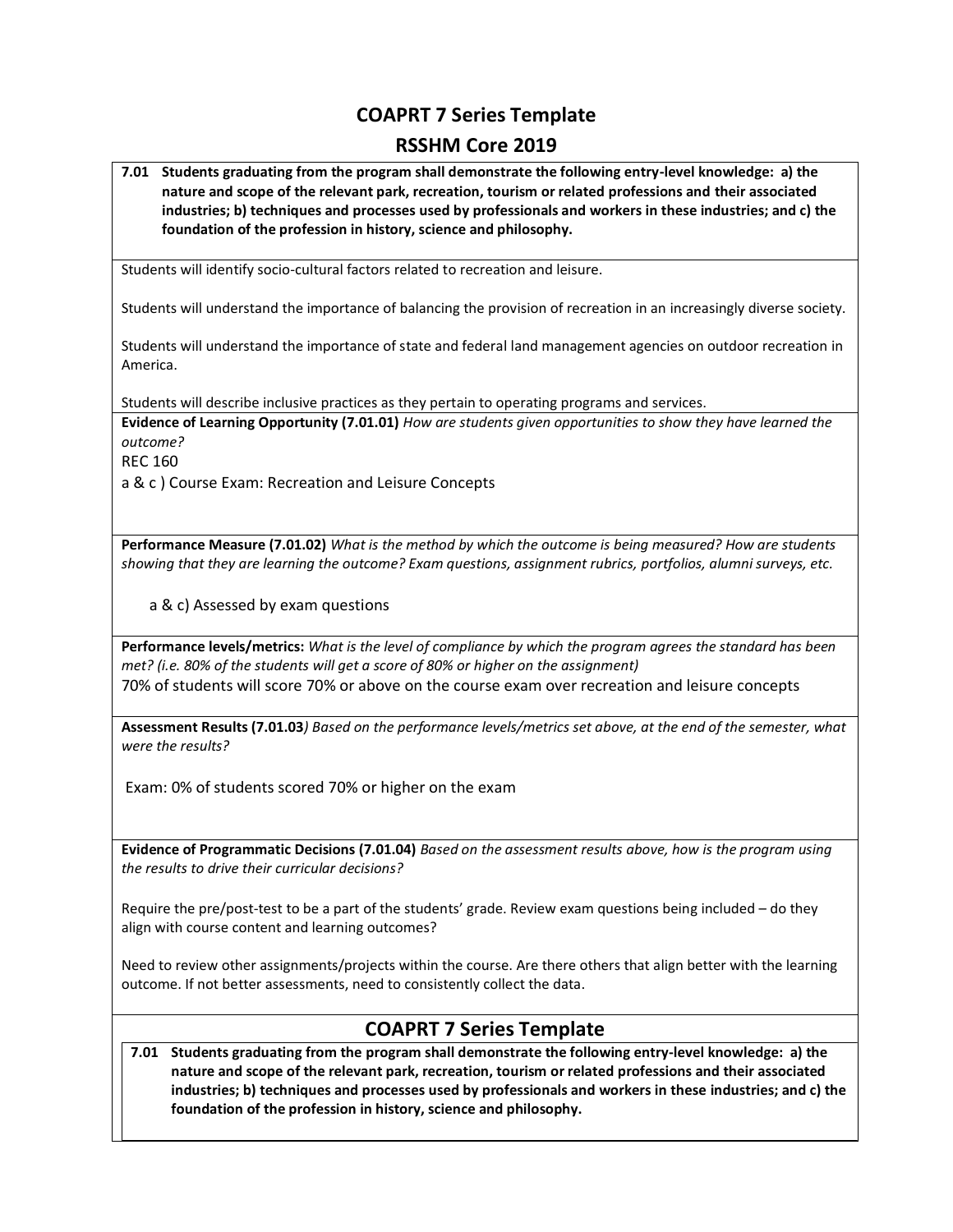**Course Specific Learning Outcome:** *What is the learning outcome identified in the course syllabus that meets this standard?*

b) Students will identify the providers of recreation.

Be aware of diverse career opportunities in recreation and leisure field.

Students will be knowledgeable of the settings in which leisure service provider's work.

**Evidence of Learning Opportunity (7.01.01)** *How are students given opportunities to show they have learned the outcome?*

REC 160 Written Paper: Interview with a Recreation Professional

**Performance Measure (7.01.02)** *What is the method by which the outcome is being measured? How are students showing that they are learning the outcome? Exam questions, assignment rubrics, portfolios, alumni surveys, etc.*

Assessed by PSU Writing Rubric

**Performance levels/metrics:** *What is the level of compliance by which the program agrees the standard has been met? (i.e. 80% of the students will get a score of 80% or higher on the assignment)*

70% of students will score 70% or above on the assigned content areas on the rubric

**Assessment Results (7.01.03***) Based on the performance levels/metrics set above, at the end of the semester, what were the results?*

97% of students in the spring 2019 and 70% of students in the fall 2019 scored a 70% or higher on the interview paper.

**Evidence of Programmatic Decisions (7.01.04)** *Based on the assessment results above, how is the program using the results to drive their curricular decisions?* 

Fall 2019 right at cut point, continue to monitor. Review assignments in course to find if additional assignments cover information or to include more assignment specifics in grading rubric provided.

# **COAPRT 7 Series Template**

**7.02 Students graduating from the program shall be able to demonstrate the ability to design, implement, and evaluate services that facilitate targeted human experiences and that embrace personal and cultural dimensions of diversity.**

**Course Specific Learning Outcome:** *What is the learning outcome identified in the course syllabus that meets this standard?*

Students will demonstrate the ability to design, implement and evaluate recreation services based on the population's needs

**Evidence of Learning Opportunity (7.02.01)** *How are students given opportunities to show they have learned the outcome?*

REC 311: Program Labs & Hypothetical Project REC 419: Community Based Research Project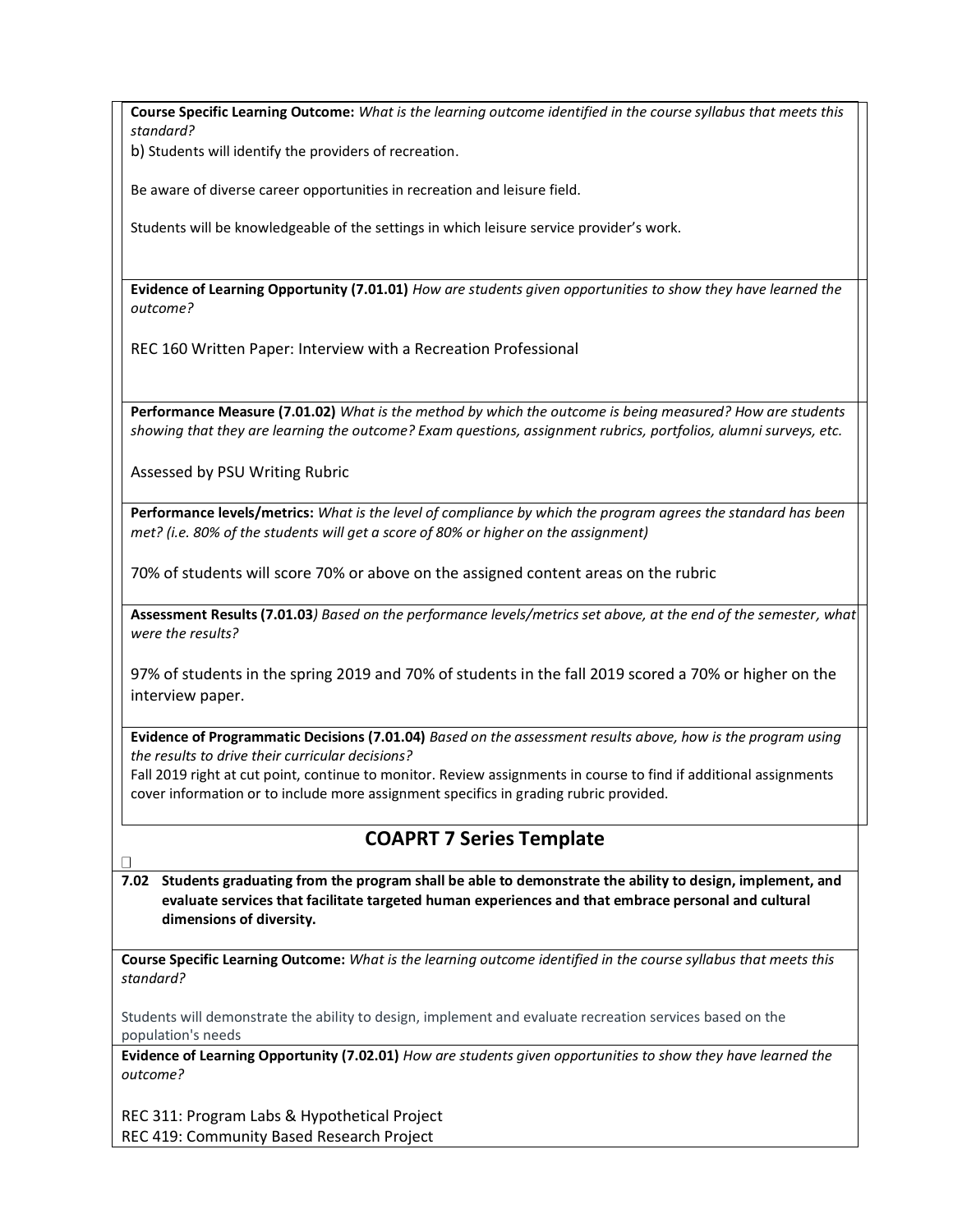**Performance Measure (7.02.02)** *What is the method by which the outcome is being measured? How are students showing that they are learning the outcome? Exam questions, assignment rubrics, portfolios, alumni surveys, etc.*

Assignment specific grading rubric for each assignment

**Performance levels/metrics:** *What is the level of compliance by which the program agrees the standard has been met? (i.e. 80% of the students will get a score of 80% or higher on the assignment)*

70% of the students will get a score of 70% or higher on the assignment

**Assessment Results (7.02.03***) Based on the performance levels/metrics set above, at the end of the semester, what were the results?*

Spring 2019 REC 311 Program Labs: 100% REC 311 Hypothetical Project: 65% REC 419 Community Based Research: 82%

**Evidence of Programmatic Decisions (7.02.04)** *Based on the assessment results above, how is the program using the results to drive their curricular decisions?* 

REC 311 Hypothetical Projects: Monitor assessment results as numbers indicate various scores in previous semesters. In 2020, broke down project into greater detail during semester to help focus on each area of project.

**7.03 Students graduating from the program shall be able to demonstrate entry-level knowledge about operations and strategic management/administration in parks, recreation, tourism and/or related professions.**

**Course Specific Learning Outcome:** *What is the learning outcome identified in the course syllabus that meets this standard?*

#### REC 470

Students shall be able to understand environmental ethics, the relationship of environmental ethics to the philosophy of planning, design and development, and the potential impact of planning, design, and development upon the environment.

Understand the principles and procedures for evaluation of leisure programs and services

Have the ability to formulate, plan for implementation and evaluation extent to which goals and objectives for the leisure service and for groups and individuals within the service have been met

Have a basic knowledge of the legal foundations and responsibilities of leisure service agencies, and of the legislative process and the impact of policy formation on leisure behaviors and service in all levels of government, community organization and business enterprise.

Have basic knowledge of regulatory agents and the ability to demonstrate how to comply with professional, legal, and regulatory standards.

Students shall be able to understand environmental ethics, the relationship of environmental ethics to the philosophy of planning, design and development, and the potential impact of planning, design, and development upon the environment.

Have basic knowledge of regulatory agents and the ability to demonstrate how to comply with professional, legal,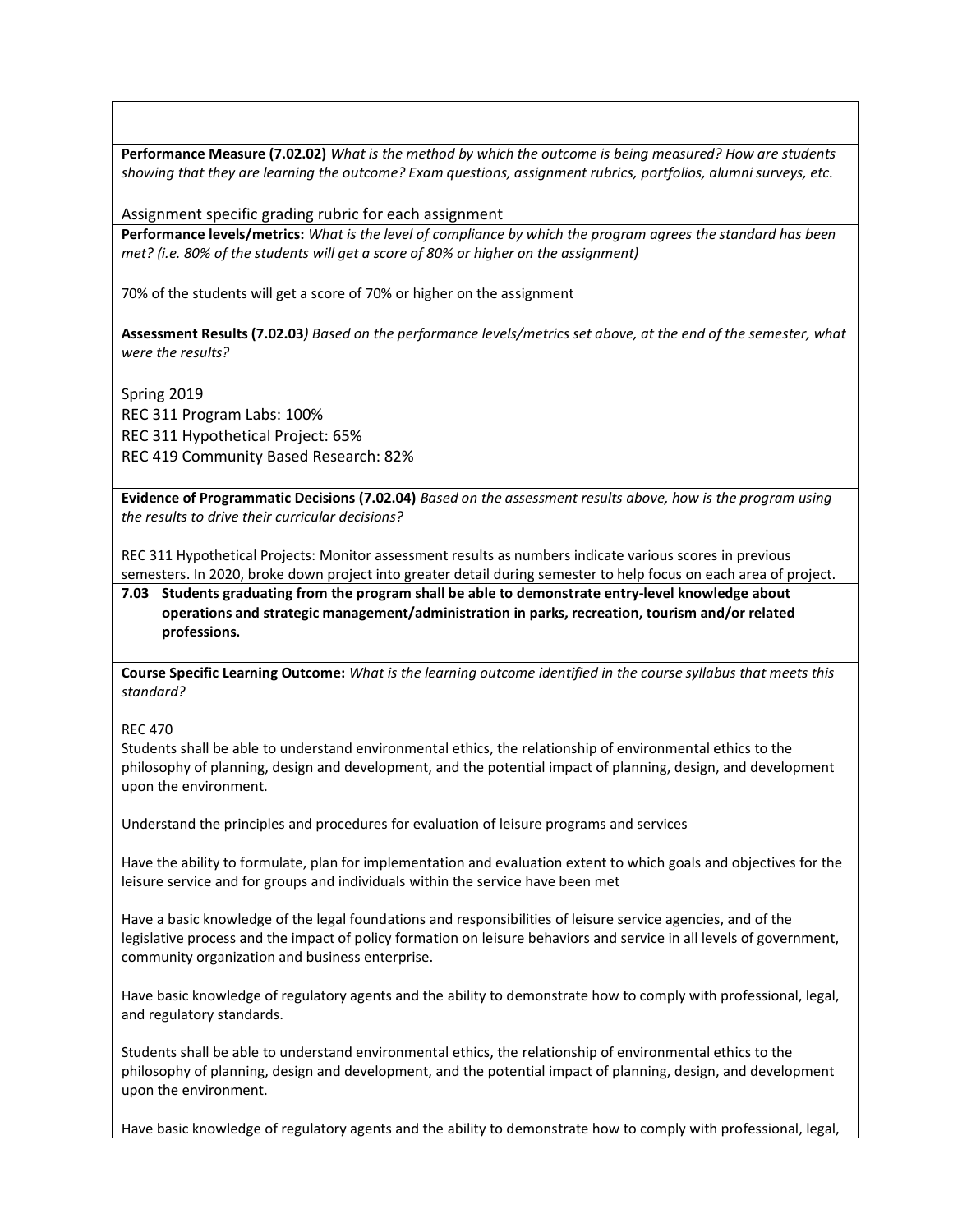and regulatory standards.

Understand the concepts of organizational behavior, accountability, interpersonal relations and decision-making strategies.

Understand and develop the ability to promote the agency, the services, and the profession through marketing, public relations and promotion strategies.

Have a basic knowledge of the legal foundations and responsibilities of leisure service agencies, and of the legislative process and the impact of policy formation on leisure behaviors and service in all levels of government, community organization and business enterprise.

Have a basic knowledge of regulatory agents and the ability to demonstrate how to comply with professional, legal and regulatory standards.

**Evidence of Learning Opportunity (7.03.01)** *How are students given opportunities to show they have learned the outcome?*

REC 470 Project: Ten Year Plan for the City of Pittsburg REC 470 Final Exam

**Performance Measure (7.03.02)** *What is the method by which the outcome is being measured? How are students showing that they are learning the outcome? Exam questions, assignment rubrics, portfolios, alumni surveys, etc.*

REC 470 project assessed by rubric. Exam questions

**Performance levels/metrics:** *What is the level of compliance by which the program agrees the standard has been met? (i.e. 80% of the students will get a score of 80% or higher on the assignment)*

70% of the students will get a score of 70% or higher on the assignment

**Assessment Results (7.03.03***) Based on the performance levels/metrics set above, at the end of the semester, what were the results?*

Spring 2019

REC 470 Project: 74% of students received a 70% or higher on the assignment REC Final Exam: 71% of students received a 70% or higher on the exam

**Evidence of Programmatic Decisions (7.03.04)** *Based on the assessment results above, how is the program using the results to drive their curricular decisions?* 

REC 470:

Examine into other courses & assignments that address management/administration for further assessment. Break the ten year project into smaller assignments during the semester to help guide student progress.

**7.04 Students graduating from the program shall demonstrate, through a comprehensive internship of not less than 400 clock hours and no fewer than 10 weeks, the potential to succeed as professionals at supervisory or higher levels in park, recreation, tourism, or related organizations.** 

**Course Specific Learning Outcome:** *What is the learning outcome identified in the course syllabus that meets this standard?*

Students will produce quality project similar to those found in the chosen recreation field/internship placement.

Discuss recreation agency administrative policies and procedures.